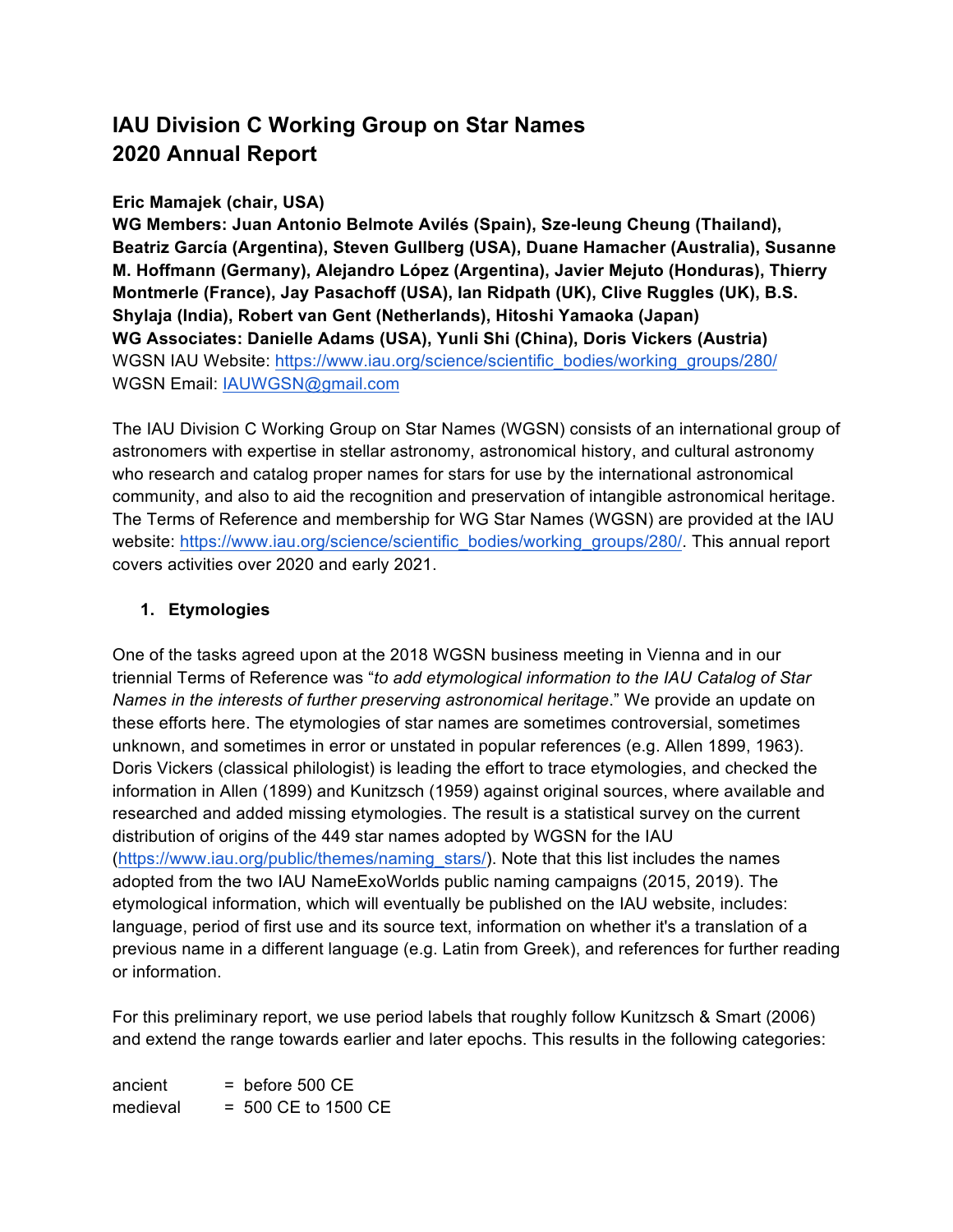|        | Renaissance $= 1500$ CE to 1800 CE |
|--------|------------------------------------|
| recent | $= 1800$ CE to 2000 CE             |
| modern | $=$ since 2000 CE                  |

For the 199 Arabic star names, we follow Kunitzsch & Smart (2006) and mark star names as "*ind-A*" (indigenous Arabic) for those from the period between 500-700CE. For those from after the foundation of Baghdad (762 CE), the Arabic-Islamic culture superseded the previous culture and stars named from this period onwards are marked "*sci-A*" (scientific-Arabic; because it was in this period that the sciences developed). Note that "*Renaissance*" is generously defined as "*encompassing the Renaissance period and the subsequent centuries, from approximately 1500 A.D. to 1800 A.D.*", i.e. covering most of the "*Early modern period*."

Among the assigned Chinese names, there are names of lunar mansions that are attested since the -2nd millennium: Preserving the knowledge of obsolete or currently not official indigenous constellation/asterism names is one of the goals of the WGSN. Other Chinese star names can be traced back to the ancient epoch (which doesn't exclude the possibility that they are even older) and labeled "ancient". This equals the Chinese Han dynasties (roughly  $-200$  to  $+200$ , contemporary with the time slot from Hipparchus to Ptolemy), cf. Sun and Kistemaker (1997). At least three of the Chinese names do not have a commonly known origin. The history of the Chinese star names has to be studied in more detail in order to find their real origin: translation of the Suzhou map by Rufus & Tien (1945), study on star and constellations names in the Han by Sun & Kistemaker (1997), a very detailed study of the development from early roots on with archaeological as well as philological studies in the 3rd/2nd millennium by Pankenier (2013), and the overview tables in the appendices of the books on astronomical texts in chronicles by Xu, Pankenier and Jiang (2002) and Pankenier, Xu and Jiang (2008). On this basis, Susanne M Hoffmann added some time stamps to Doris Vicker's etymological study and made a statistical survey of the historical epoch of the names' origins.

The preliminary result of the statistics (as far as could be determined by March 2021) is summarized in this table: Not all 449 stars could be counted here as some are undetermined. Furthermore, some are out of the scale for the reasons explained below.

|                       |                 | Arabic |   | Chinese Unknown All other |    | <b>Total</b> | %    |
|-----------------------|-----------------|--------|---|---------------------------|----|--------------|------|
| -2nd millennium       |                 |        | 3 |                           | 4  | 7            | 2.1  |
| early -1st millennium |                 |        |   |                           |    | 1            | 0.3  |
| ancient               | -500 to +500    | 11     | 5 |                           | 34 | 50           | 14.8 |
| medieval              | +500 to 1500    | 37     |   |                           |    | 37           | 11.0 |
| Renaissance           | 1500 to 1800    | 113    |   | 1                         | 4  | 118          | 35.0 |
| recent                | later than 1800 | 13     |   | 5                         | 6  | 24           | 7.1  |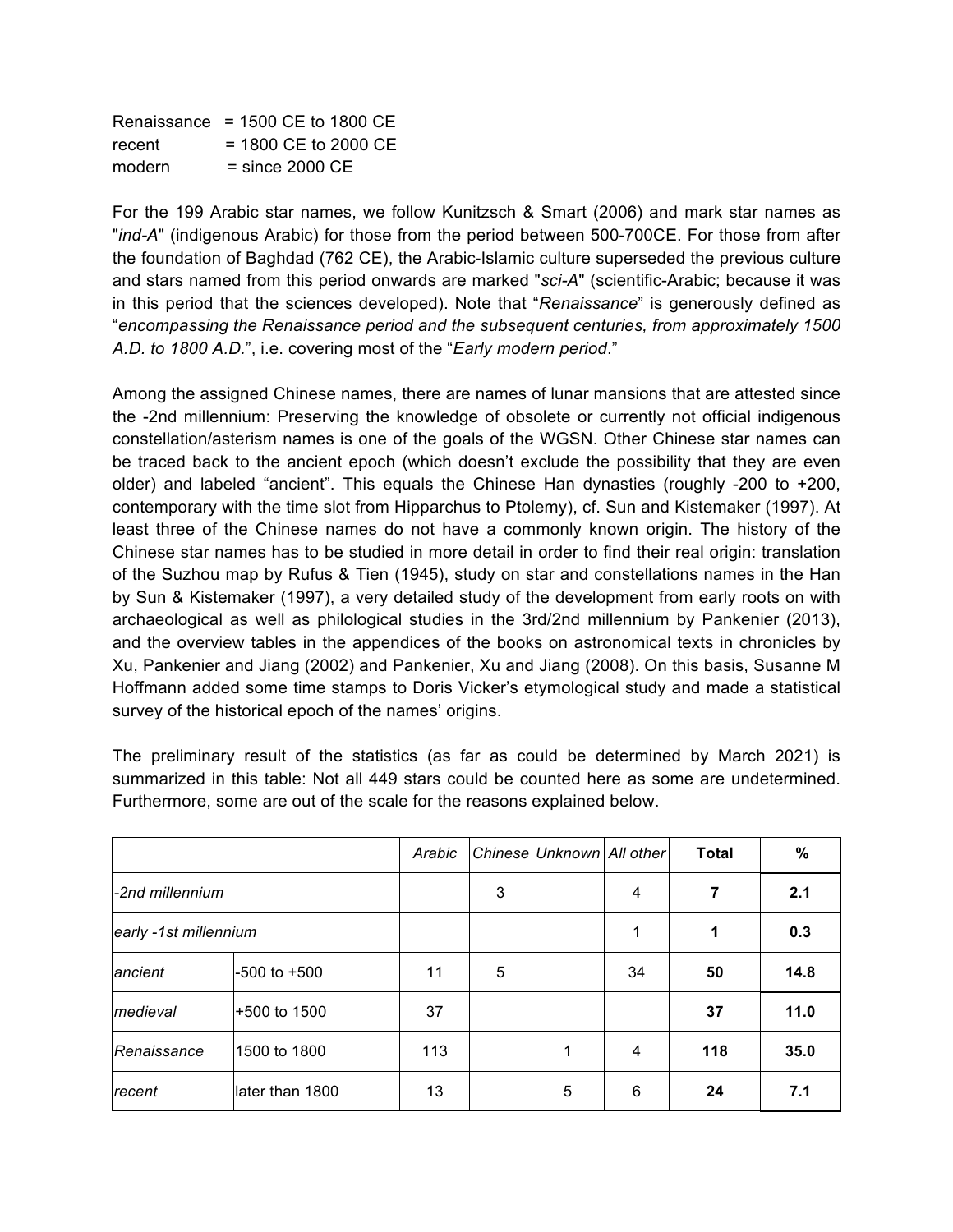| Out of time scale: Indigenous    |  |  |     |     | 3.3  |
|----------------------------------|--|--|-----|-----|------|
| Out of time scale: NameExoWorlds |  |  | 127 | 127 | 37.7 |

There are some star names that could not be dated, e.g. for many of the indigenous names it is not clear for how long the name has been in use. These cultural names are considered out of the time scale and labeled "Indigenous". In contrast, there are some star names that have been applied later in the NameExoWorlds campaigns. Both categories did not systematically evolve as star names and are, therefore, beyond the scope of the timescale study. For studying the languages, the names of the "NameExoWorlds" campaigns do not count towards the respective languages but are excluded from the statistic and their own category.

Using Allen (1899), Kunitzsch (1959), and further sources available, Doris Vickers also tracked the original languages:

| Language                                   | No.            | % of 449 |
|--------------------------------------------|----------------|----------|
| Aboriginal                                 | 6              | 1.3      |
| Arabic                                     | 199            | 44.3     |
| Babylonian                                 | 1              | 0.2      |
| Chinese                                    | 11             | 2.4      |
| Coptic                                     | 3              | 0.7      |
| <b>Corrupted Names</b>                     | $\overline{7}$ | 1.6      |
| English                                    | $\overline{2}$ | 0.4      |
| Graeco-Latin (Latin translated from Greek) | 4              | 0.9      |
| Greek                                      | 22             | 4.9      |
| Greek with Arabic prefix                   | 1              | 0.2      |
| Hawaiian                                   | 1              | 0.2      |
| <b>IAU WGSN</b>                            | 4              | 0.9      |
| Italian                                    | 1              | 0.2      |
| Khoikhoi                                   | 1              | 0.2      |
| Latin                                      | 29             | 6.5      |
| Latin + unknown                            | 1              | 0.2      |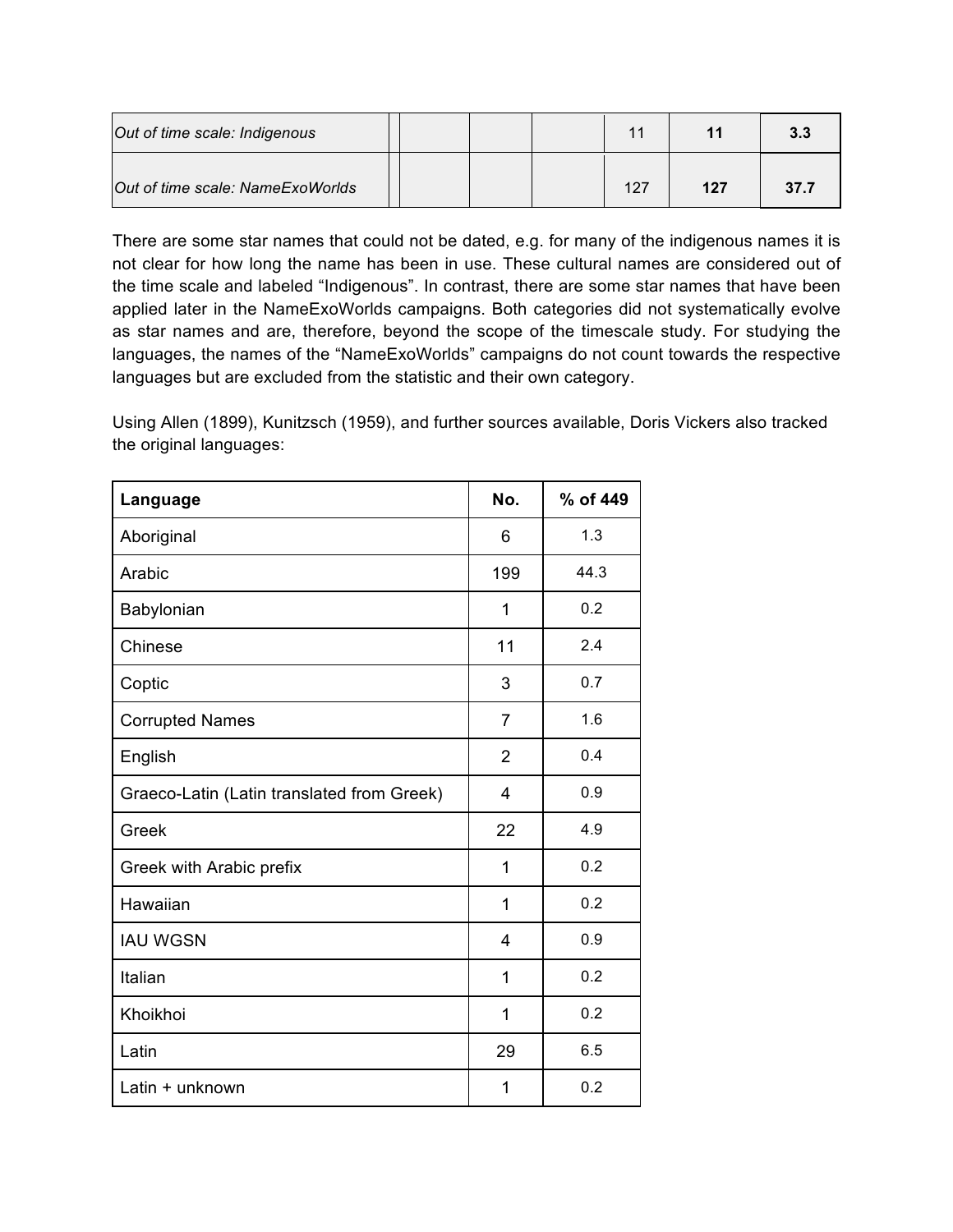| Constructed                | 5   | 1.1  |
|----------------------------|-----|------|
| Mursi                      | 1   | 0.2  |
| <b>IAU NameExoWorlds *</b> | 127 | 28.3 |
| Persian                    | 5   | 1.1  |
| Polynesian                 | 1   | 0.2  |
| Sanskrit                   | 3   | 0.7  |
| Sumerian                   | 1   | 0.2  |
| Tahitian                   | 1   | 0.2  |
| Turkish                    | 1   | 0.2  |
| unknown                    | 10  | 2.2  |
| Yucatec Maya               | 1   | 0.2  |
| <b>Total</b>               | 449 |      |

\*) The "Name ExoWorlds" campaign of the IAU 2015 and 2019/20 will be explained below.

The whole study will be made available in an Excel spreadsheet that shall be published on the IAU website later (https://www.iau.org/public/themes/naming\_stars/).

These statistics show clearly that Arabic star names (44%) outnumber all other cultural names. Latin (7%), Greek (5%), and Chinese (2.4%) are the next highest numbers. In the interests of diversifying the pool of star names adopted by the IAU WGSN (outside of the NameExoWorlds campaigns, i.e. drawing from literature), we should therefore focus more attention outside of the Arabic and Greco-Latin sky culture. Indigineous and pre-ancient roots of the ancient names for stars and constellations are clearly underrepresented.

## **2 Exploring further sky cultures**

Besides research etymologies, the WGSN also agreed in its Terms of Reference "*to continue an exhaustive search of star names from the cultural astronomy literature*" and "*to construct a new supporting list or name bank of names for stars and associated asterisms which is culturally and geographically diverse*." Here we summarize WGSN activities over the past year. While the WGSN has slowly grown since being first formulated in 2016, it is obvious that more expertise is needed in order to further diversify the pool of astronomical traditions surveyed for the WGSN's activities on behalf of the IAU. We encourage experts to reach out to the WGSN (IAUWGSN@gmail.com) and contact the WG's members.

Clive Ruggles has been working with John Mahelona on a third edition of *Nā Inoa Hōkū: Hawaiian and Pacific Star Names* by Johnson, Mahelona and Ruggles, due for publication in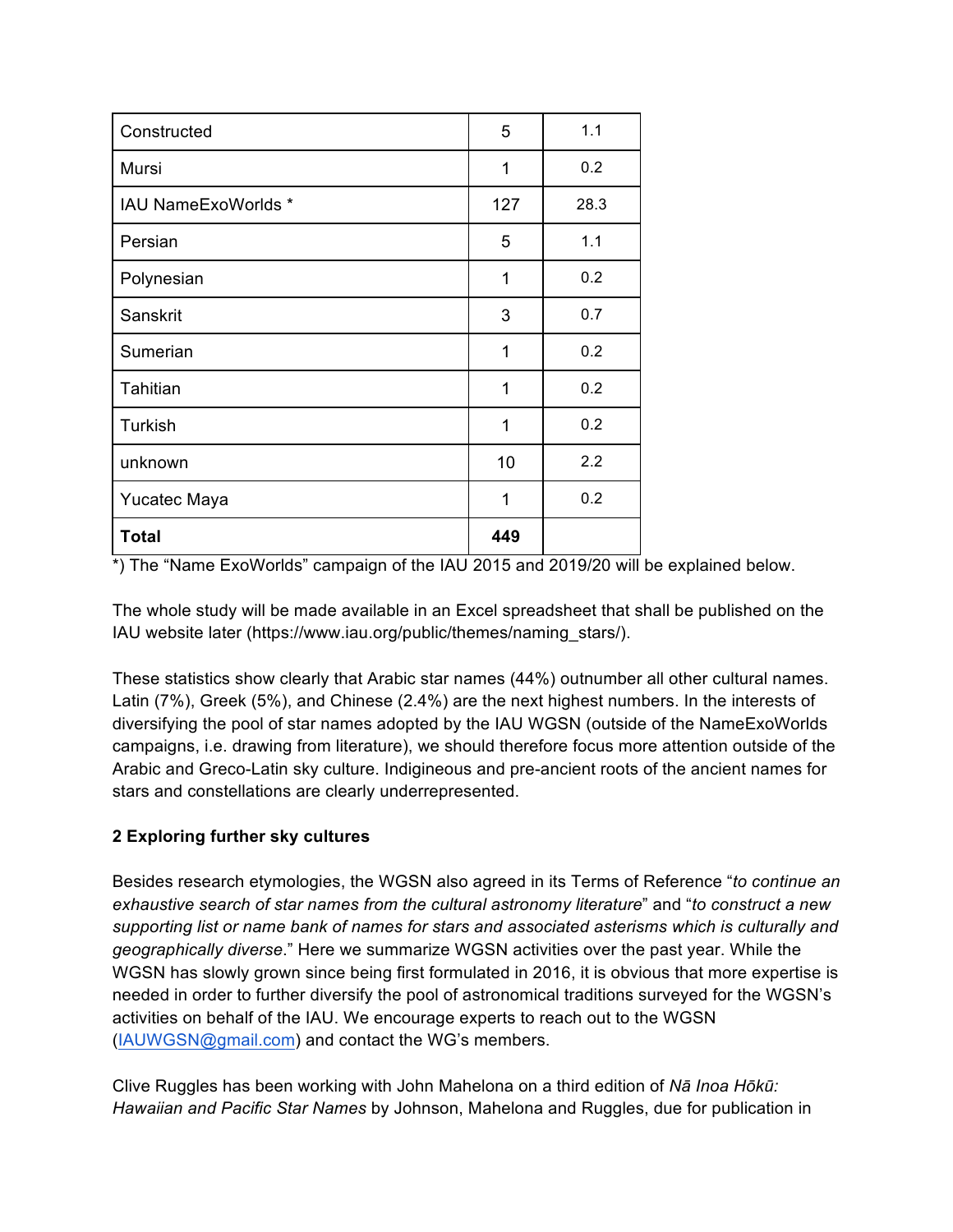2022. As well as including updates to the existing Hawaiian and Polynesian star name catalogues following new source material research, this edition will include a catalogue of wider Austronesian star names, many of which were included in the original 1975 publication but were omitted from the second edition. This new edition also benefits from the work of additional contributing authors from within the relevant regions. Courtesy of Duane Hamacher, who is also involved in the project, the new edition will feature on-line materials that link to a developing digital catalogue of Australian Aboriginal star names.

Danielle Adams (arabist) studied the etymology of Arabic star names, and wrote a book chapter entitled "Early Islamic Encounters with the Rains Stars of pre-Islamic Arabian Astronomy" in Routledge's 2021 *Intersections of Religion and Astronomy*<sup>1</sup>. She recently began writing her first monograph on Arabian astronomy, and she gave several virtual presentations on Arabian astronomy, including one for the Grand Canyon Star Party<sup>2</sup>.

B.S. Shylaja (cultural astronomer) is continuing her research on Indian star names (see also: WGSN 2019 annual report). In 2020, she co-authored a paper with R. Veneketeswara Pai ("*From Nadyantaka to Pauṣṇa: Compilation of stars catalogued in Sarvasiddhāntarāja*") that proposes new star name identifications in the remarkable 17th century Indian astronomical treatise *Sarvasiddhāntarāja* by Nityānanda. The study shows star names of Indian origin hitherto unknown.

Susanne M Hoffmann (historian of science) pursues the investigation of transfer and transformation of Babylonian names for all types of asterisms (stars, constellations, alignments) to the Greco-Roman ones. Her interdisciplinary studies resulted in several publications on Babylonian constellations and a strong paper on the earliest Babylonian compendium MUL.APIN together with the assyriologist: Hoffmann S. and Krebernik M, *What Do Deities Tell us about the Celestial Positioning System?* (2020). In 2021 she joined the interdisciplinary research group of Wayne Horrowitz (assyriology, archaeology and Greek language) and finalized a book on these transfers and transformations resulting in the insight that many names have never been canonical. They always changed from time to time and varied between geographical regions - in some cases from one city to another.

Doris Vickers is researching Latin star names and their history until the early modern period, especially in star catalogues and star maps.

Steven Gullberg (cultural astronomer) originally intended to contribute Babylonian star names but left the field to other experts and now aims to contribute Inka star names. Recently, he has been working on Incan cultural astronomy and published a paper with Alejandro Martín Lopez,

 <sup>1</sup> https://www.routledge.com/Intersections-of-Religion-and-Astronomy/Corbally-Dinell-Ricker/p/book/9780367369460

<sup>2</sup> https://www.nps.gov/grca/planyourvisit/grand-canyon-star-party.htm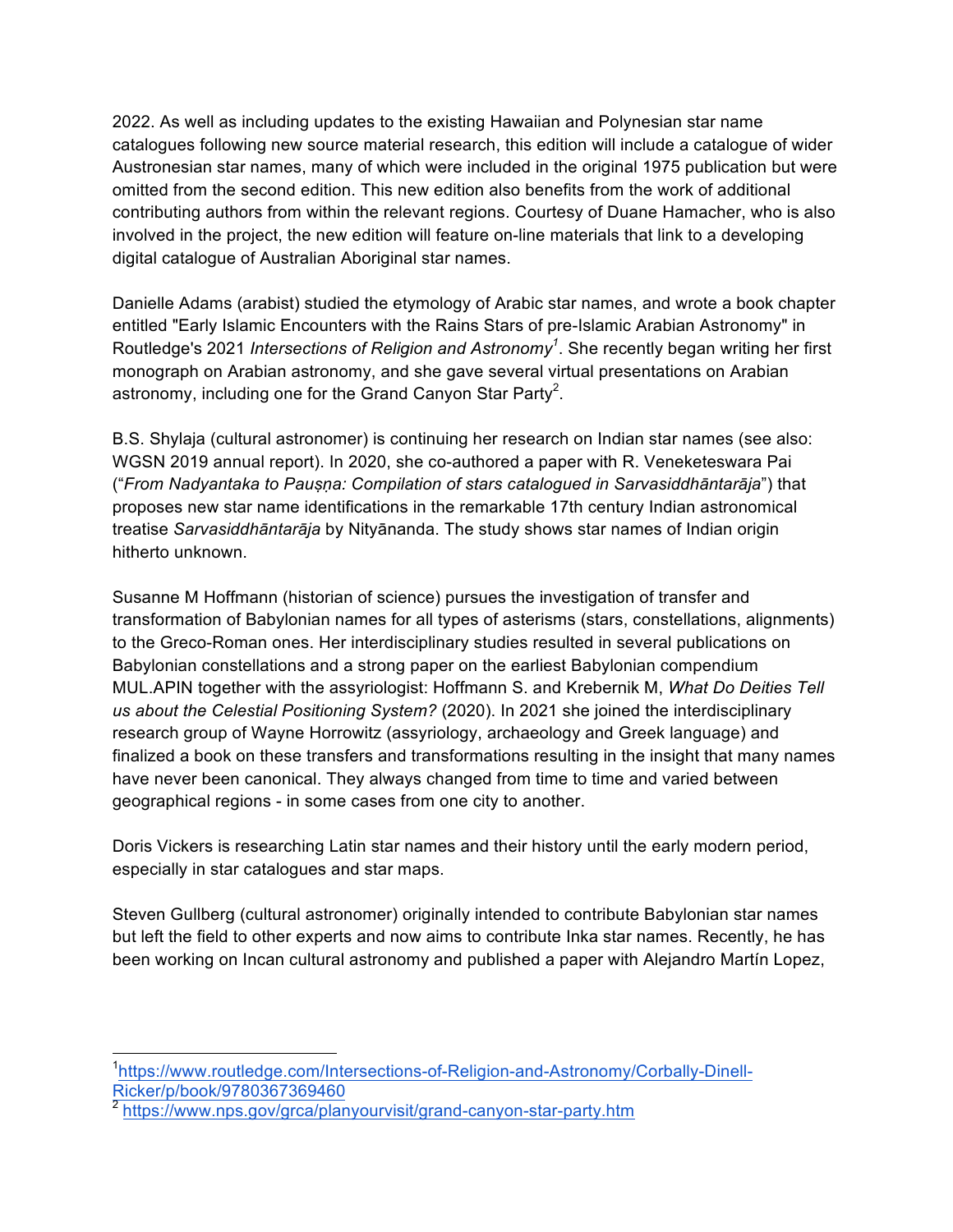Javier Mejuto, Duane Hamacher and others (Gullberg et al. 2020)<sup>3</sup> on 'dark constellations', i.e. the regions of the sky notably lacking in naked eye stars (usually demarking dark molecular clouds of high interstellar extinction). Now, he intends to investigate further sources. In South America, especially in Argentina, at the University of La Plata and the University of Buenos Aires, extensive research has been carried out on the celestial cultures of the aboriginal groups of the Chaco for several decades. In particular, Alejandro Martín López (cultural astronomer), a member of the WG, during 2020 has published a paper (López 2020)<sup>4</sup> where he discusses issues regarding dark asterisms and areas of diffuse brightness and the role of contrast.

WGSN chair Eric Mamajek led the effort to incorporate the IAU100 NameExoWorlds stars into the IAU's catalog of star names on the website<sup>5</sup>. The final results of the IAU100 NameExoWorlds campaign was described in the 2019 WGSN annual report $^6$ . In early 2020 the chair and members of the IAU100 NameExoWorlds campaign wrote a paper for the IAU CAP Journal on the campaign (Mamajek et al. 2020).

There are roughly 40 (a continuously increasing number) historical and ethnographical sky cultures in *Stellarium* (Zotti et al. 2021). This software is open source and everybody can contribute. This opportunity is frequently used by several scholars and the software provides a correctly reconstructed Arabic, Greek (Almagest), Babylonian (MUL.APIN), historical European (Belarussian, Macedonian, Norse, Romanian, Sami, Sardinian), Hawaiian, Polynesian (Tongan, Vanuatu), Indian (Vedic), Mongolian, Siberian, Australian (Boorong, Kamilaroi/ Euahlayi), Chinese (Suzhou, Song, Korean, Japanese, Contemporary Chinese) and American (Inuit, Aztec, Maya, Navajo, Northern Andes, Ojibwe, Tukano, Tupi-Guarani) sky culture.

All these sky cultures with names of stars and constellations have been contributed to the software. It would be better to have an independent database of these sky cultures where all researchers can contribute as soon as they finish a work or publish a paper and to link this database to *Stellarium*. *Stellarium* has parts formerly developed for the ESO, and other parts that are currently developed for purposes in archaeology, and is currently a sparetime project of a few developers. Due to its open character it is a wonderful platform of interdisciplinary and transdisciplinary collaborations. (e.g. Susanne M Hoffmann and Steven and Jessica Gullberg are currently working on the improvement of the Stellarium sky cultures by depictions of

3

https://www.academia.edu/44099229/A\_CULTURAL\_COMPARISON\_OF\_THE\_DARK\_CONST ELLATIONS\_IN\_THE\_MILKY\_WAY 4

https://www.academia.edu/43139526/PROBLEMATIZANDO\_EL\_CONCEPTO\_DE\_OBSERVA CI%C3%93N\_ASTRON%C3%93MICA\_Reflexiones\_metodol%C3%B3gicas\_a\_partir\_de\_la\_ex\_ periencia\_etnogr%C3%A1fica\_entre\_los\_moqoit\_del\_Chaco

<sup>5</sup> https://www.iau.org/public/themes/naming\_stars/

<sup>6</sup> https://www.iau.org/static/science/scientific\_bodies/working\_groups/280/wg-starnames-annual-report-2019.pdf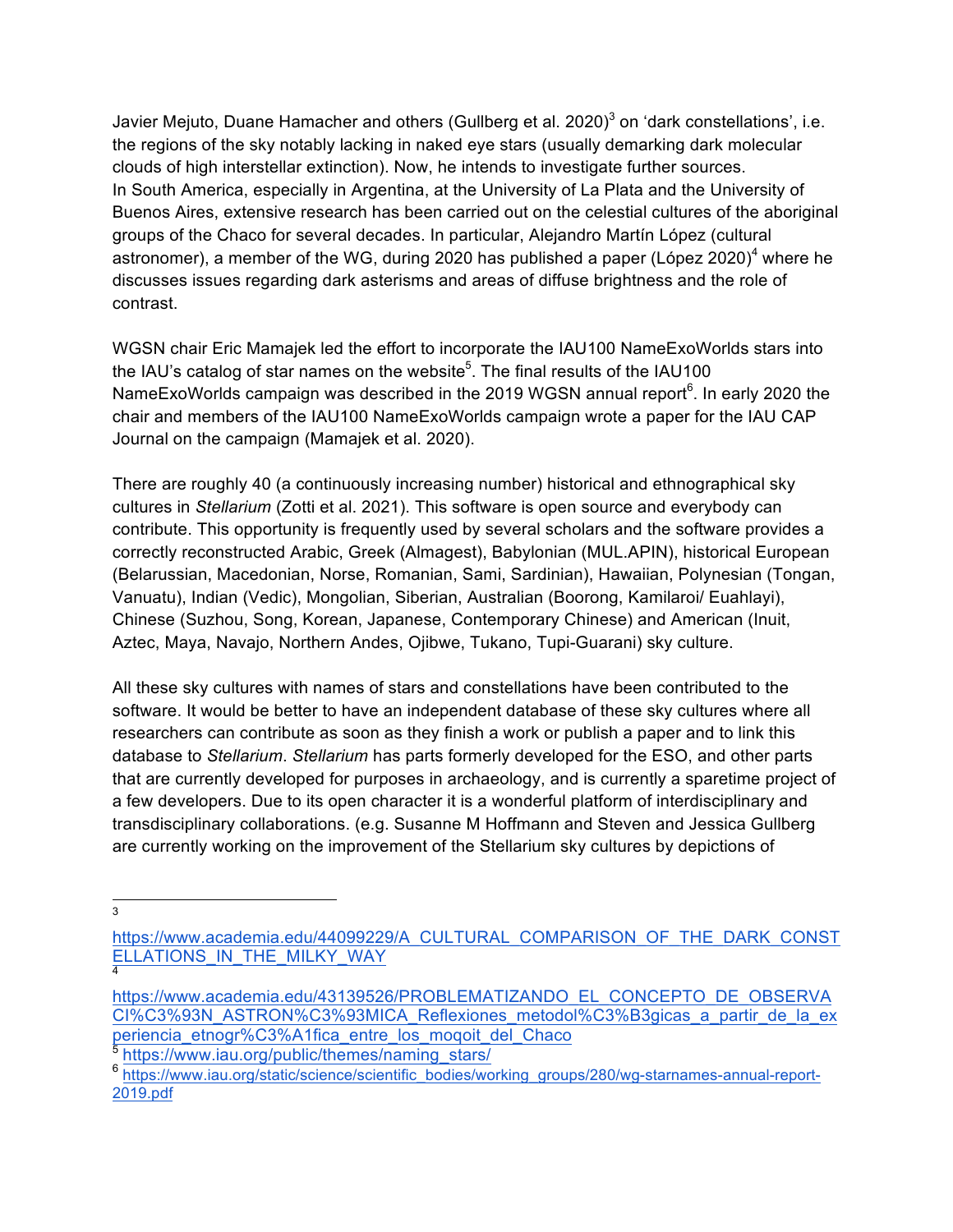constellations instead of only stick figures. Susanne M Hoffmann is also a member of the developer team.)

The IAU WGSN should aim to further develop a database of star and asterism names with etymological information, while Stellarium could provide the frontend to display the work of the researchers. These two components shall play with one another: It would be good to have the historically correct sky cultures immediately in the IAU-database to be as soon as they are contributed to Stellarium. Additionally, it would be good to have Stellarium visualizing the star names as soon as they are approved by the IAU.

An online form has been added to the WGSN site

(http://www.pas.rochester.edu/~emamajek/WGSN/index.html) to allow researchers and the public to submit new information on historical/cultural names of stars and asterisms to the attention of the WG.

Note that besides the IAU100 NameExoWorlds names, no additional names were added to the list of IAU-approved star names posted at https://www.iau.org/public/themes/naming\_stars/ during 2020.

WGSN members were saddened to learn of the passing of Prof. Paul Kunitzsch (1930-2020) during this past year, who was a leading historian of medieval astronomy and prolific author of many works relevant to the history of star names and the Almagest.

Eric Mamajek, Chair on behalf of the WG Star Names Pasadena, CA, USA 15 March 2021

#### **References:**

Adams, D., 2021, "Early Islamic Encounters with the Rains Stars of pre-Islamic Arabian Astronomy" in Routledge's 2021 *Intersections of Religion and Astronomy* (https://www.routledge.com/Intersections-of-Religion-and-Astronomy/Corbally-Dinell-Ricker/p/book/9780367369460)

Allen, R.H., 1963, *Star Names: Their Lore and Meaning*, New York: Dover.

Allen, R.H., 1899, *Star-names and Their Meanings*, New York, Leipzig [etc.] G.E. Stechert.

Gullberg, S., D. Hamacher, A. Lopez, J. Mejuto, A. Munro and W. Orchiston, 2018, "A cultural comparison of dark sky constellations". 26th Annual Meeting of the European Society for Astronomy in Culture. August 27 – September 1, 2018, Graz, Austria